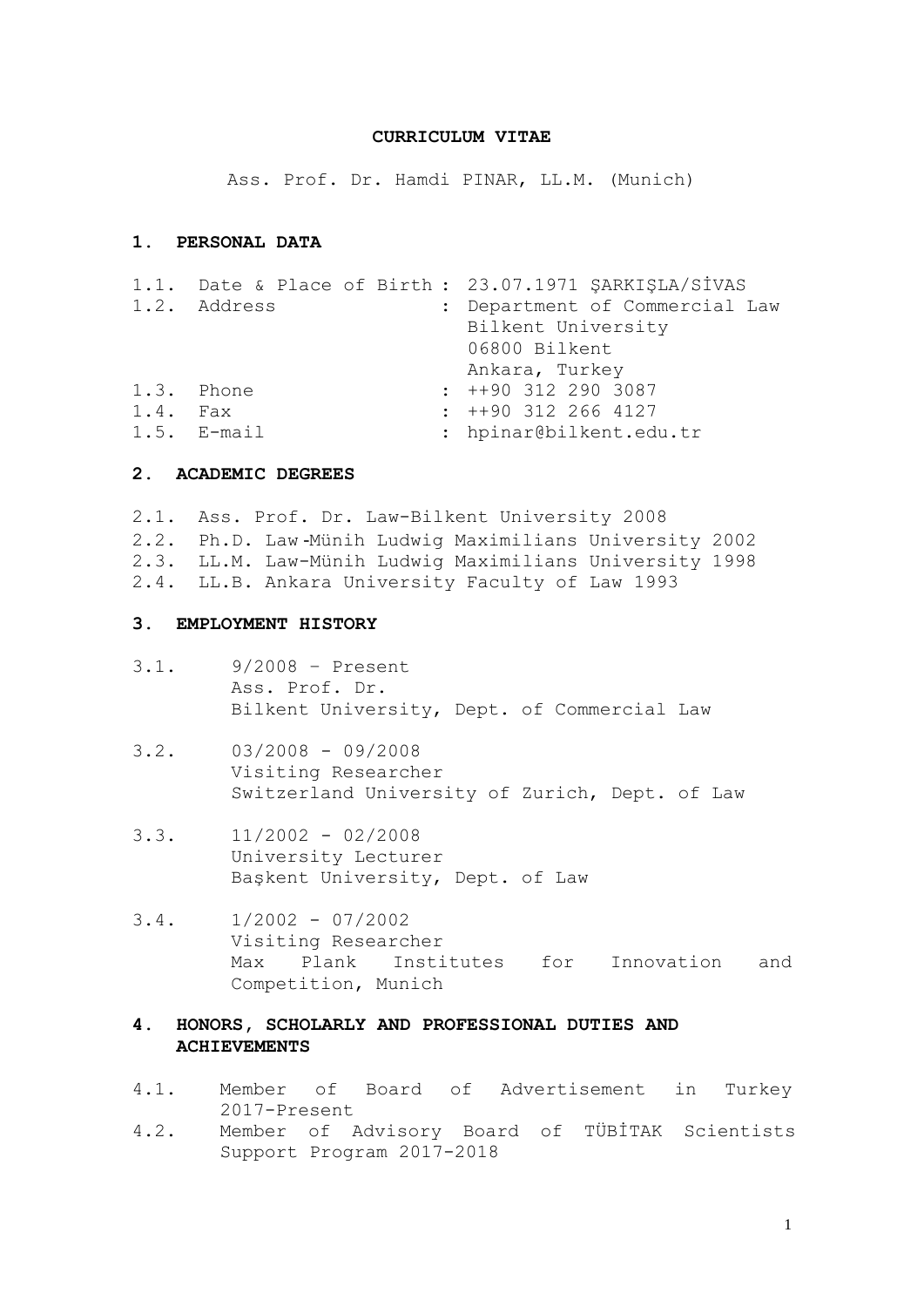- 4.3. Member of The Board of Directors of YDA Construction and Trading Corporation 2016-Present
- 4.4. Chairman Advisor of Competition Authority 2010-2012
- 4.5. Member of Subcommittee on the Proposal of The Protection of Consumers Law No 6502, 2013
- 4.6. Member of Subcommitee on the Proposal of The Notarial Law 2015-2016
- 4.7. Expert on the Commercial Court and Court for Intellectual Property Rights
- 4.8. Journal Referee on the Journal of Competition Published by Board of Competition 2003–Present
- 4.9. Member of Advisory Board and Journal Referee on the Journal of Intellectual Property Law 2016–Present
- 4.10. Member of Publication Board and Journal Referee on the Journal of Intellectual Property and Competition Law Published by Ankara Bar Association 2007
- 4.11. Journal Referee on the Journal Of Justice Academy Published by Justice Academy of Turkey 2016-Present

# **5. MEMBERSHIP**

- 5.1. Member of Ankara Bar Association as a Lawyer 1994-
- 5.2. Freunde und ehemalige Mitarbeiter des Max-Planck-Institut für Geistiges Eigentum, Wettbewerbs- und Steuerrecht e.V.,
- 5.3. Founder Member of The Competition Association 2004
- 5.4. Member of Board of Directors of Competition Association 2004-2015
- 5.5. Member of Library Committee of Bilkent Univerty Faculty of Law 2009
- 5.6. Member of Faculty Committee of Bilkent University Faculty of Law 2012
- 5.7. Mediator registration number 7181, 2017

## **6. TEACHING**

6.1. Undergraduate Courses:

- Law 307 Commercial Enterprise Law
	- Law 308 Company Law
- Law 401 Law of Negotiable Instruments
- Law 408 Competition Law
- Law 409 Intellectual Property Law
- Law 445 Advertising Law

| 6.2 |  | Graduate Courses:                          |  |  |  |  |  |
|-----|--|--------------------------------------------|--|--|--|--|--|
|     |  | Law 504 Competition Law                    |  |  |  |  |  |
|     |  | Law 530 Unfair Competition Law             |  |  |  |  |  |
|     |  | Law 559 Liability of Organs and Members in |  |  |  |  |  |
|     |  | Companies                                  |  |  |  |  |  |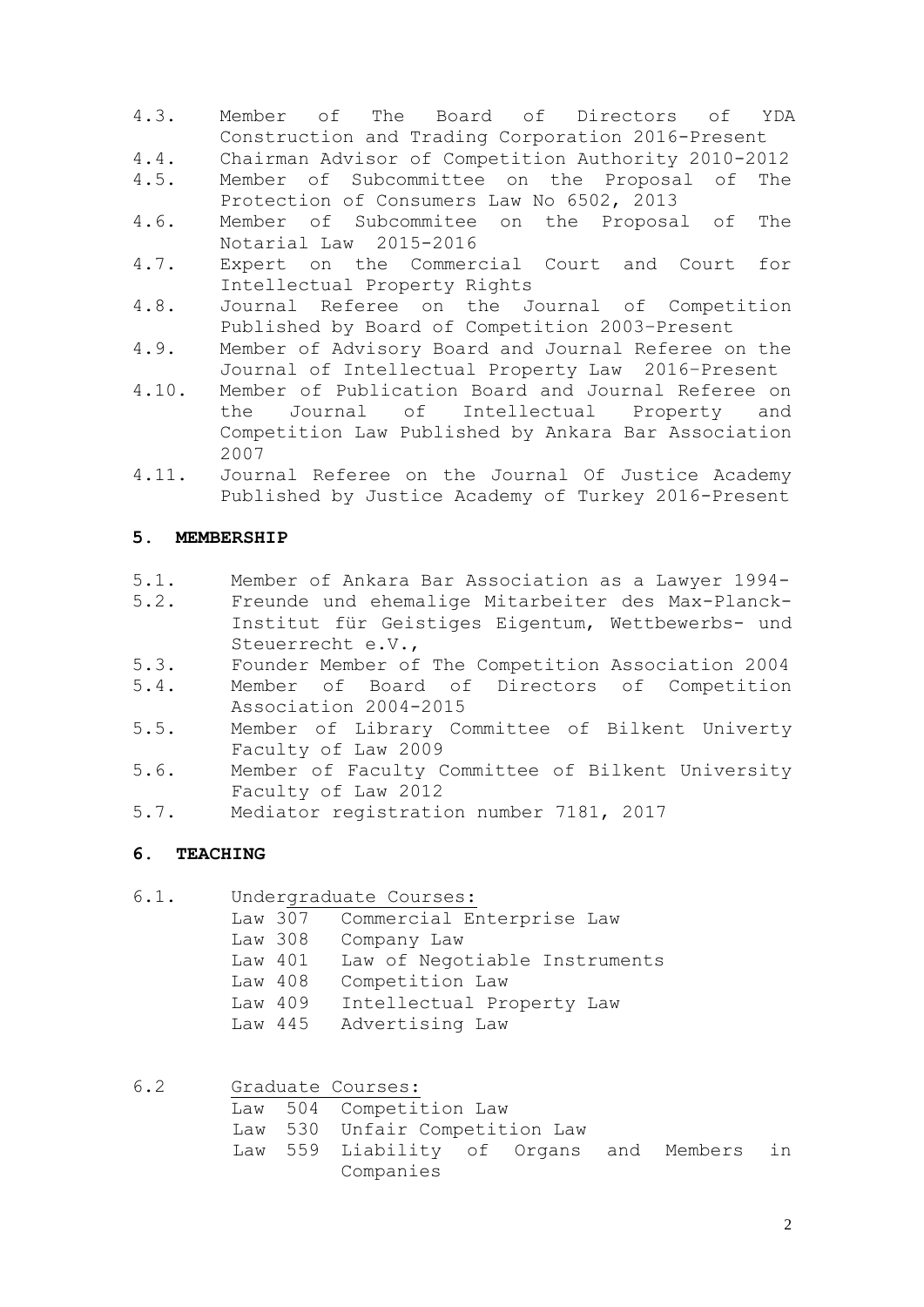## **7. GRADUATE STUDENT SUPERVISION**

- 7.1. Işık Özer, MS, Anonim Şirketlerde Genel Kurul ve Genel Kurulun Elektronik Ortamda Toplanması ve Karar Alması, Ankara 2006.
- 7.2. Ezgi AYGÜN, MS , Sağlık Sektöründe Reklam (Advertisement In Health Sector), Yetkin Yayınları, Ankara 2007.
- 7.3. Çetin Okan CIBA, Çimento Sektöründe Rekabet Sınırlamaları ve İlgili Rekabet Kurulu Kararları (The Competition Limitations in the Cement Sector Under the Light of the Relevant Decisions of the Competition Authority), Ankara 2007.
- 7.4. Emre KALENDER, , Elektrik Sektörünün Hukukî Yapısı ve Rekabet Hukuku Açısından Hâkim Durumun Kötüye Kullanılması (Legal Concept of Electricity Sector and Abuse of Dominant Position in Competition Law), Ankara 2007.
- 7.5. Dilek İMİRLİOĞLU, Telekomünikasyon Alanında Rekabet Hukuku Açısından Hâkim Durumun Kötüye Kullanılması, Ankara 2007.
- 7.6. Ender Canan EROĞLU ADAN, Türk Ticaret Kanunu Açısından Anonim Şirketlerde Hisse Senedinin Devri ,Ankara 2007.
- 7.7. Bulut GİRGİN, Kartellerde Pişmanlık Programları ve İş İlişkileri ,Ankara 2009.
- 7.8. Alev KOÇYİĞİT, Türkiye'deki Otoprodüktör Firmaların Piyasadaki Yeri ,Ankara 2009.
- 7.9. Selin BAŞER, Hukuki Açıdan Çalışanların ve Özellikle Üniversite Mensuplarının Buluşları Ankara 2010.
- 7.10. Bahar BAYAZIT, Rekabet Kültürünün Kurumsal Yapı İçerisinde Uygulanması, Ankara 2011.
- 7.11. Biricik Bengisu DİNÇER, Avrupa Birliği-Türkiye İlişkilerinin Ekonomik Boyutu: Gümrük Birliği, Ankara 2011.
- 7.12. Tuğçe NURULLAHOĞLU, Patent Hakkı Açısından Hâkim Durumun Kötüye Kullanılması, Ankara 2011.
- 7.13. Tarık OLCAY, Anayasa Mahkemesinin Ekonomi Politika Anlayışı, Ankara 2011.
- 7.14. Ela AKÇALI, Yıkıcı Fiyat Uygulamaları Yolu ile Hâkim Durumun Kötüye Kullanılması, Ankara 2012.
- 7.15. Merve Begüm AKINCIOĞLU, Ticari Şirketlerde Uyum (Compliance): Hukuki Risk Yönetimi, Ankara 2012.
- 7.16. Ceylan MAĞAT, : Enerji Hukukunda Çevreye İlişkin Ekonomik-Politik Tercihlerin Etkileri, Ankara 2012.
- 7.17. Elmas SOLAK, Sermaye Piyasasında Bilgiye Dayalı Manipülasyon Suçu, Ankara 2012.